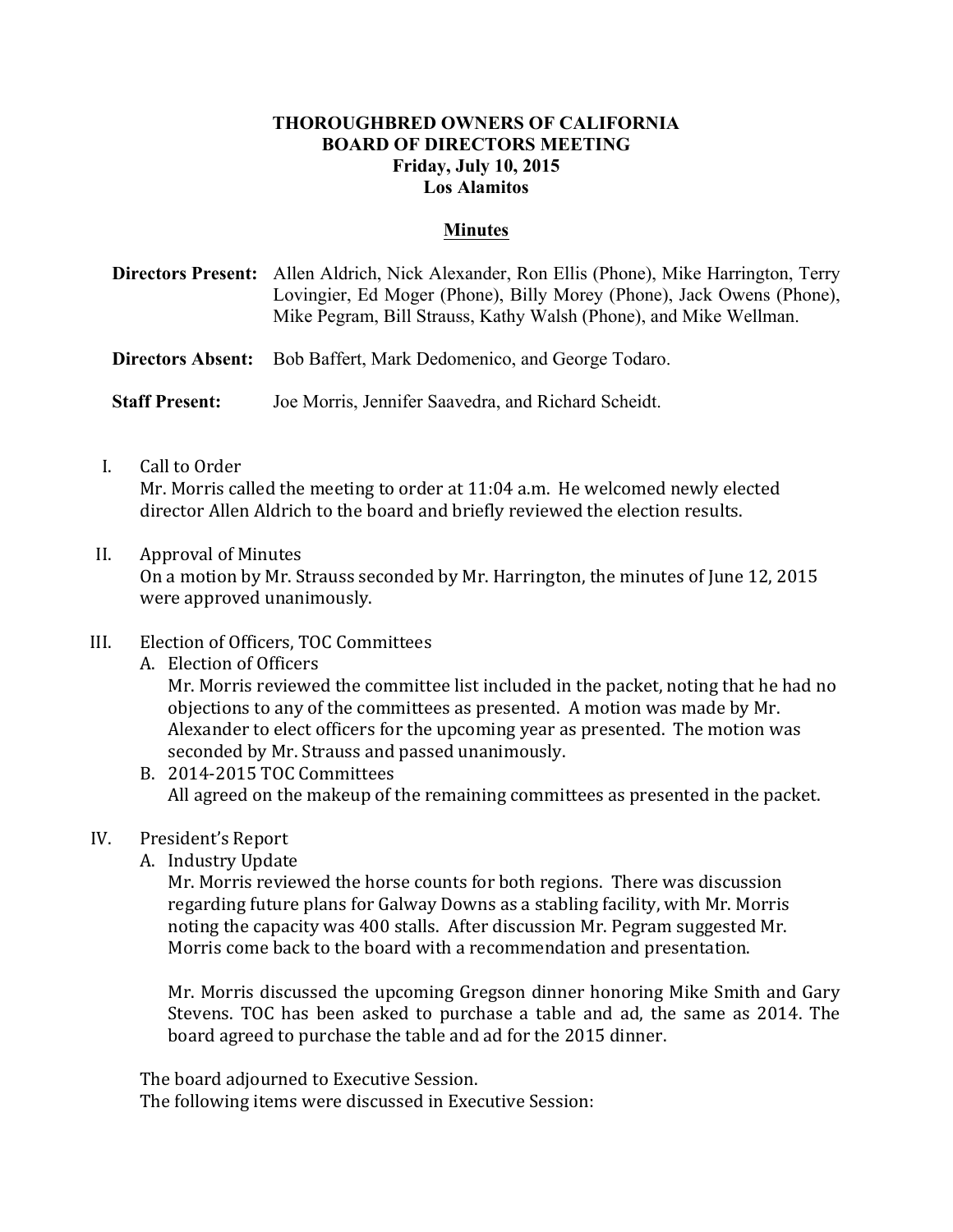*Minutes of Board of Directors Meeting July 10, 2015 Page 2 of 3*

- A. Update on CHRB Race Dates Meetings
- B. Santa Anita/Los Alamitos Long Term Agreements
- C. Update on Stabling and Vanning Meeting
- D. Discussion on Santa Anita/SLRD Stalls
- V. ADW/Simulcast Committee
	- A. OTB Update

Mr. Morris noted that the Northern California OTB expansion is being delayed by CARF and that repeated attempts to move forward have stalled. He will meet with Mr. John Alkire (CARF Board and Racing Chair) one more time.

He also discussed the two new locations in the South: downtown San Diego and Norco. General discussion took place on the Hollywood Park satellite, Commerce Casino site, Lake Elsinore potential site, and Sammy's.

B. Industry ADW Update

Mr. Morris updated the board on the status of an industry ADW. He is working with Mr. Couto to address the half percent deduction to Stabling and Vanning, which will be coordinated with ADW licensing this fall.

### VI. Finance Committee

A. Financial Update

Mr. Alexander reviewed the financials for the month of June and year-end balance sheet noting that we are in the black.

B.  $2015 - 2015$  Budget Approval

Mr. Morris reviewed the budget, including the 2014-15 numbers and the 2015-16 proposal. He indicated that the dates for 2016 have not yet been set, making the forecast difficult for January through June of 2016. He indicated that the forecast is conservative, due to the uncertainly of the 2016 race dates, while still projecting a strong year.

#### VII. Owner Relations Committee

A. Recap of Pleasanton Open Forum

Mr. Morris provided a brief recap of the Open Forum, noting there were 20-plus attendees as well as representatives from Golden Gate Fields, CTBA and CTT that participated in the discussion. Mr. Owens commended Mr. Pegram for attending.

B. Reminder: New Owner Seminar July 25, Del Mar Mr. Wellman reviewed the upcoming seminar noting that the Del Mar Paddock Sale has moved one week later and the seminar followed. Mr. Morris noted the press release included in the board packet and listed the panel participants.

#### VIII. Racing Affairs Committee

Mr. Scheidt indicated that TOC has received the proposal packages for Santa Anita Autumn and LACF at Los Alamitos. He added that the Santa Anita proposals have been